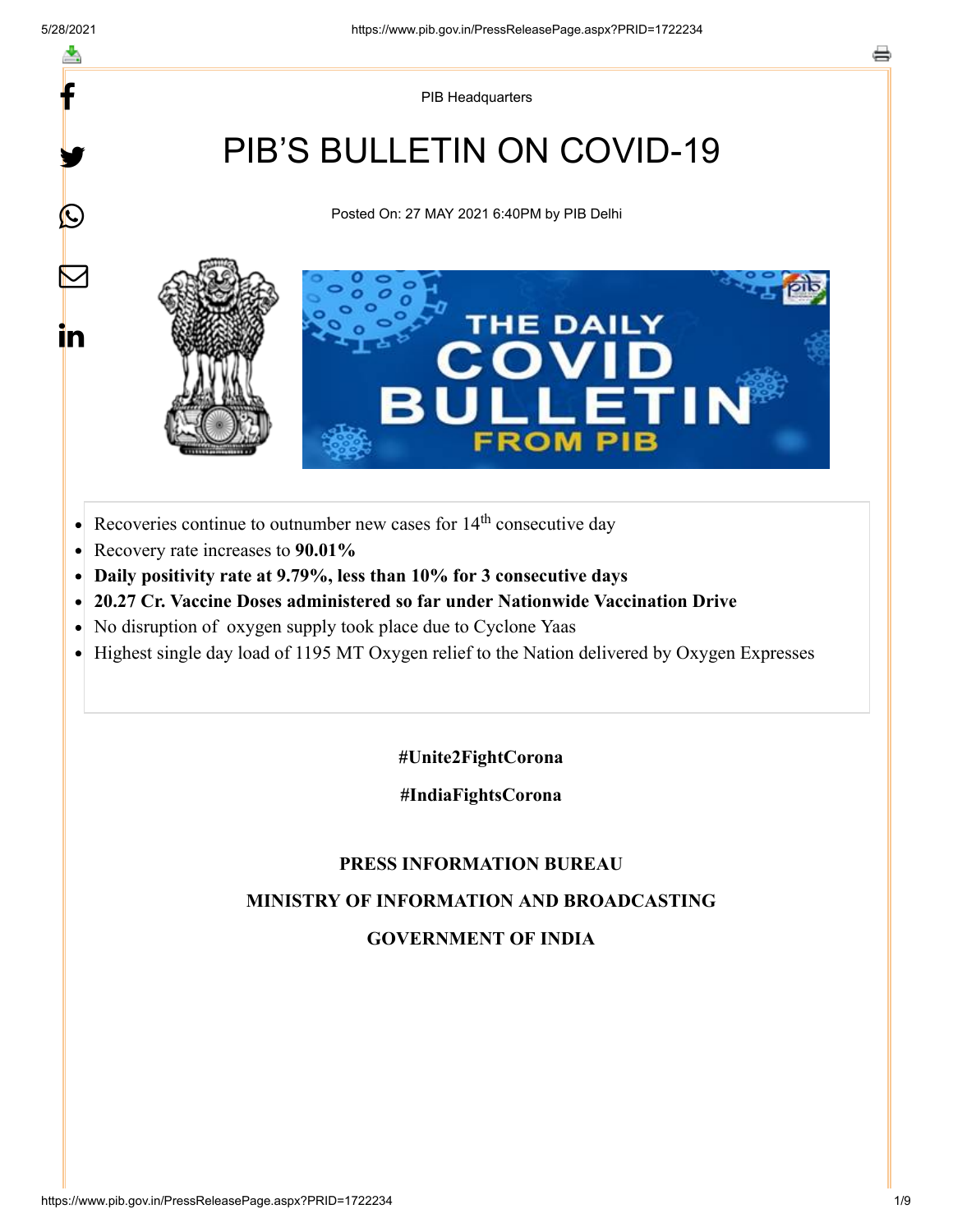f

 $\bigcirc$ 

<u>in</u>



\* 'Recovered' and 'Active' bar plots (for states) are to scale; the 'Deaths' plot is NOT to scale

@COVIDNewsByMIB

### Recoveries continue to outnumber the Daily New Cases for the 14<sup>th</sup> consecutive day

- **At 2.11 Lakh Cases, declining trend in new cases is maintained**
- **2,46,33,951 total Recoveries across the country so far. 2,83,135patients recovered during last 24 hours.**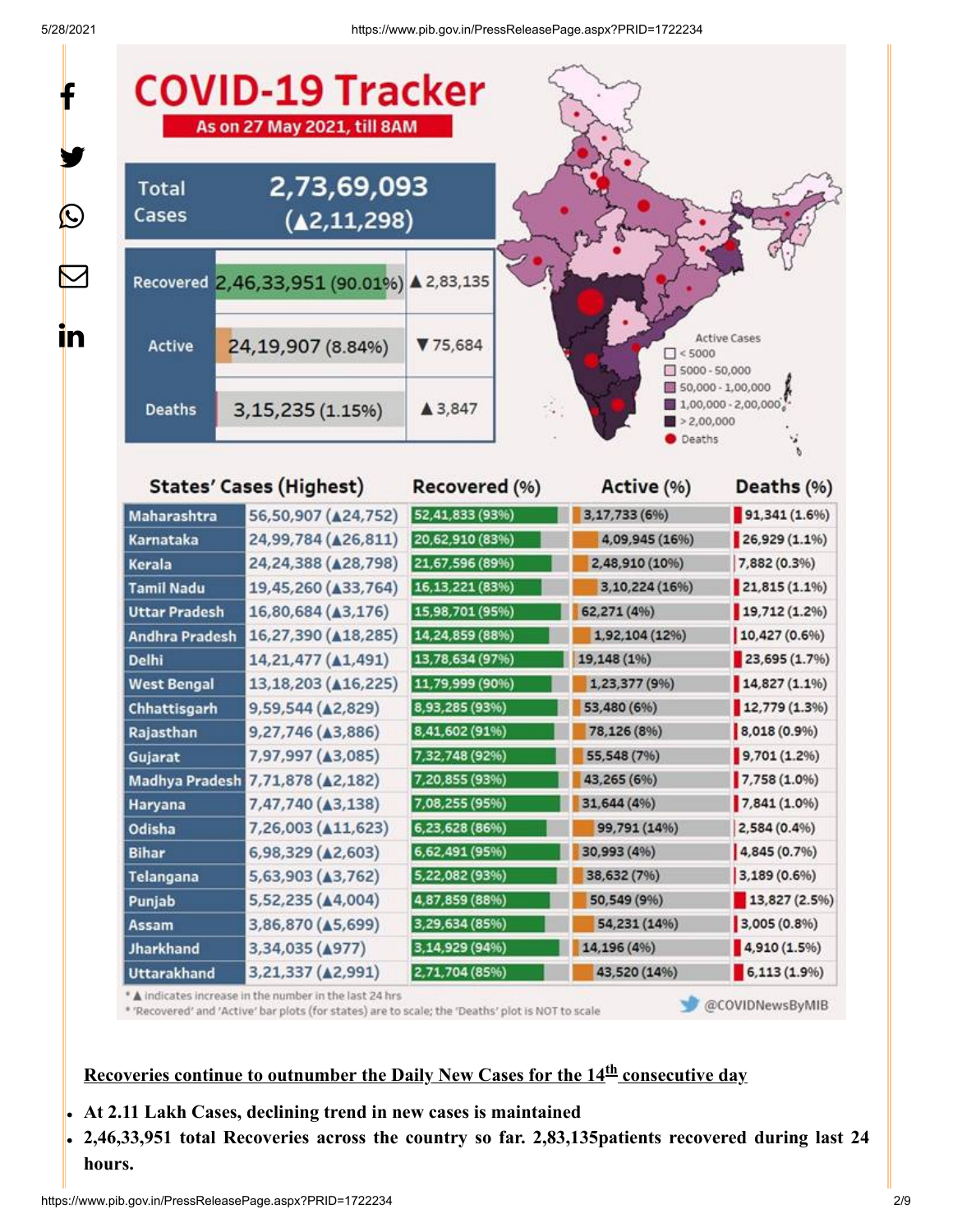- **Recovery Rate increases to 90.01%**
- **Weekly Positivity Rate currently at 10.93%**
- **Daily positivity Rate currently at 10.99%**<br>**Daily positivity rate at 9.79%, less than 10% for 3 consecutive days.**
- **20.27 Cr. Vaccine Doses administered so far under Nationwide Vaccination Drive**
- **After the USA, India is the 2nd country to achieve the 20 cr Vaccination doses landmark**
- **Testing capacity substantially ramped up- 21.57 lakh tests conducted in last 24 hours**

**For details:**<https://www.pib.gov.in/PressReleasePage.aspx?PRID=1722035>

#### **Myths & Facts on India's Vaccination Process**  $\boldsymbol{\nabla}$

**In**Several myths on India's Covid-19 vaccination program are doing the rounds. These myths are arising due to distorted statements, half truths and blatant lies.

Member (Health) in NITI Aayog and Chair of the National Expert Group on Vaccine Administration for COVID-19 (NEGVAC) Dr Vinod Paul addresses these myths and gives out facts on all these issues.

For details:<https://www.pib.gov.in/PressReleasePage.aspx?PRID=1722078>

#### **More than 22crore vaccine doses provided to States/UTs**

Government of India has so far provided, both through the free of cost category and through direct state procurement category, **more than 22crore vaccine doses** (22,16,11,940) to States/UTs Of this, the total consumption, including wastages is 20,17,59,768 doses (as per data available at 8 AM today).

More than 1.84 crore COVID Vaccine doses (1,84,90,522) are still available with the States/UTs to be administered.

For details:<https://www.pib.gov.in/PressReleasePage.aspx?PRID=1722053>

#### **Update on COVID Relief Aid**

Government of India has been receiving international cooperation of COVID-19 relief medical supplies and equipment since 27th April 2021 from different countries/organisations. These are being promptly dispatched/delivered to the States and UTs.

Cumulatively, 18,006 Oxygen Concentrators; 19,085 Oxygen Cylinders; 19 Oxygen Generation Plants; 14,514 ventilators/ BiPAP; ~7 L Remdesivir vials, ~12L Favipiravir tablets delivered/ dispatched through road and air, from 27th April 2021 to 26th May 2021.

For details:<https://www.pib.gov.in/PressReleasePage.aspx?PRID=1722111>

## **Guidelines for Near to Home COVID Vaccination Centres (NHCVC) for Elderly & Differently Abled Citizens shared by Union Health Ministry with States/UTs**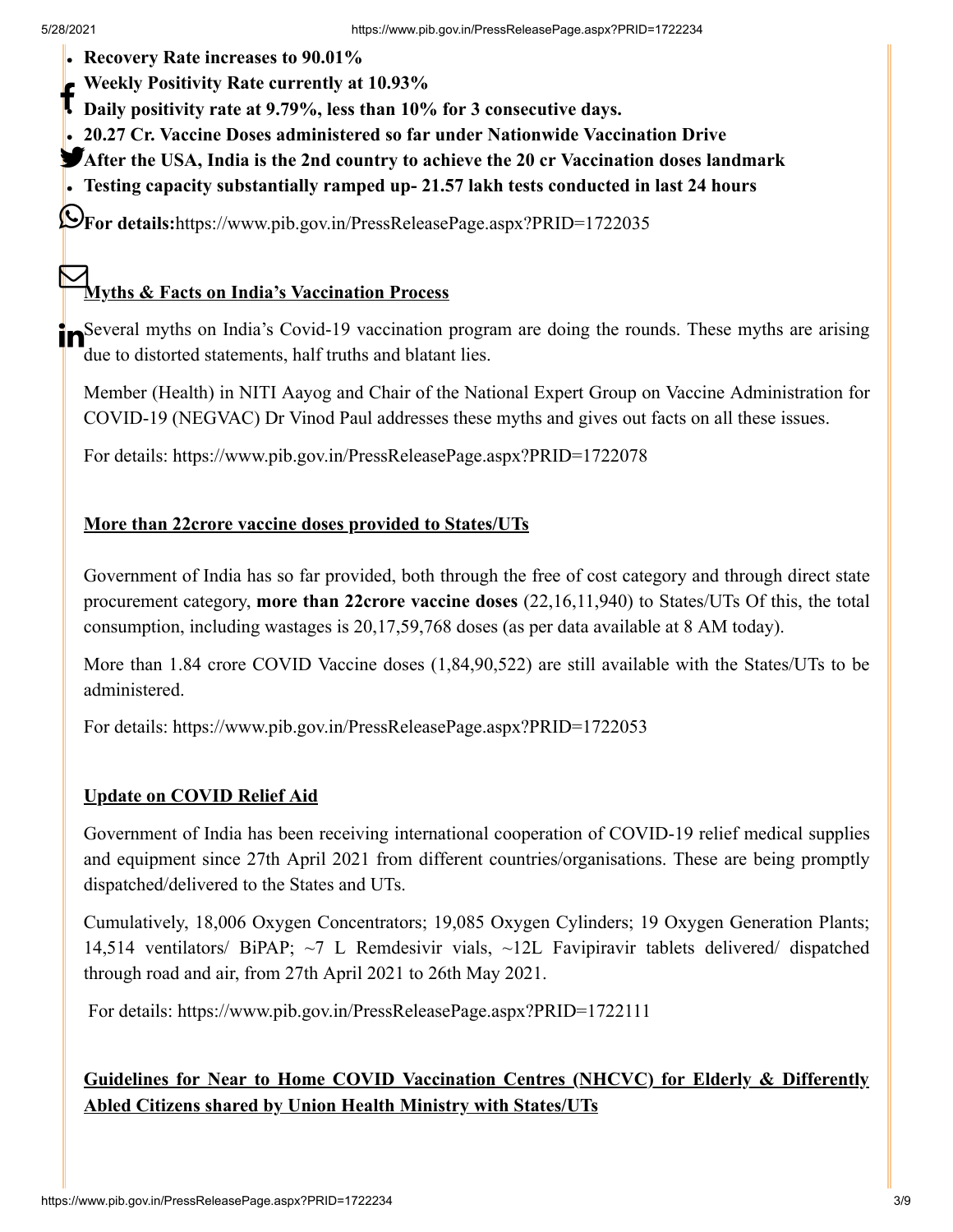The National Expert Group on Vaccine Administration for Covid-19 (NEGVAC) has recommended the proposal by a Technical Expert Committee of the Union Ministry on the guidelines for Near to Home COVID Vaccination Centres (NHCVC) for Elderly & Differently Abled Citizens. These recommendations have also been accepted by the Union Ministry of Health. NHCVC for Elderly & Differently-abled citizens would follow a community-based, flexible and people-centric approach, bringing the COVID Vaccination Centres nearer to homes. f

**O**The Technical Expert Committee's recommendations are aimed to ensure vaccination of Senior Citizens and Differently Abled population having limited mobility due to their physical condition. The **recommendations are in response to the need to increase access by bringing vaccination services closer** to the community while maintaining all necessary precautions and safety measures, as per the Operational Guidelines and Advisories issued from time to time. In

For details:<https://www.pib.gov.in/PressReleasePage.aspx?PRID=1722164>

#### **No disruption of steel production or oxygen supply took place due to Cyclone Yaas**

Ministry of Steel held meeting with all major steel players on 23rd May, along with Department for Promotion of Industry and Internal Trade, in order to ascertain the likely impact of Cyclone Yaas on steel making and on oxygen production. It was also planned that temporarily for 2 to 4 days, the states which were dependent on Kalinga Nagar and Angul plants of Odisha would draw from TATA Jamshedpur plant. It is confirmed that no power disruption was experienced by any steel plant located in Angul, Kalinganagar and Rourkela in Odisha. TATA representatives, who have plants in Odisha have confirmed that there has not been any impact of cyclone Yaas on the LMO production on the Tata Steel plants.

Dispatch of LMO from all the attached oxygen plants in Kalinganagar, Jamshedpur and Angul continued as usual without any disruption.

For details:<https://www.pib.gov.in/PressReleasePage.aspx?PRID=1722073>

## **Highest single day load of 1195 MT Oxygen relief to the Nation delivered by Oxygen Expresses, surpassing its previous high of 1142 MT**

Indian Railways is continuing its journey of bringing relief by delivering Liquid Medical Oxygen(LMO) to various states across the country. So far, Indian Railways has delivered more than 18980 MT of LMO in more than 1141 tankers to various states across the country.

It may be noted that 284 Oxygen Expresses have completed their journey so far and brought relief to various States.

Oxygen Expresses delivered their highest single day load of 1195 MT Oxygen relief to the Nation surpassing its previous high of 1142 delivered on 23rd May 2021.

Offloading of Liquid Medical Oxygen(LMO) in Delhi crossed 5000 MT.Amongst the Southern States, delivery of LMO to Andhra Pradesh, Tamil Nadu, Karnataka and Telangana crossed 1000 MT each. Oxygen Expresses started their deliveries 33 days back on 24th April in Maharashtra with a load of 126 MT.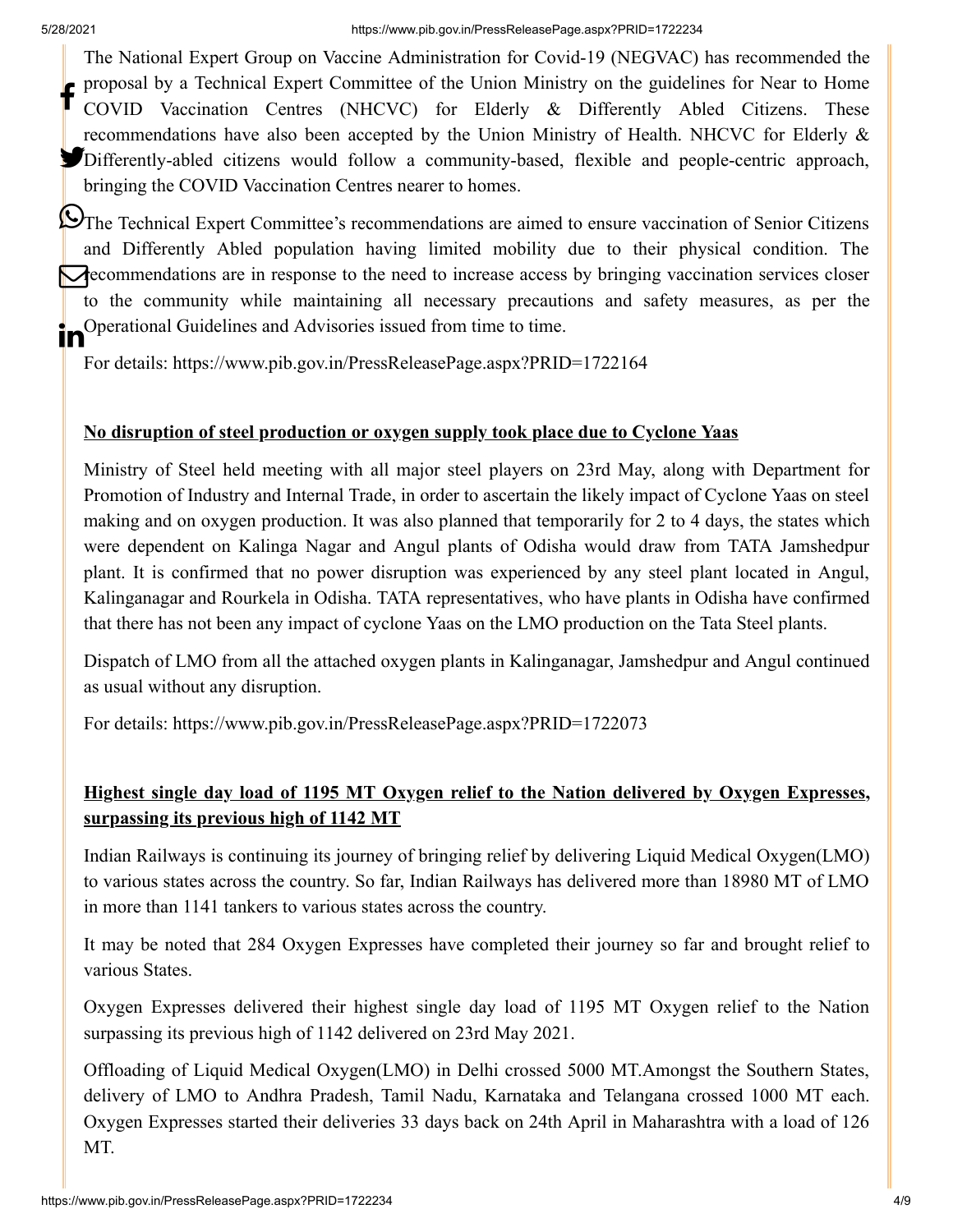f

For details:<https://www.pib.gov.in/PressReleasePage.aspx?PRID=1722123>

# **DST supported disinfection system makes N95 Masks, PPE, medical gear reusable and reduces excessive COVID 19 bio-medical waste generation**

A N95 Mask/PPE disinfection system developed by Mumbai-based start-up, Indra Water, has been Oinstalled at multiple Government hospitals across Maharashtra &Telangana.

The disinfection system called VajraKavach is significantly decreasing the cost of combating the **Pandemic by making PPE, medical, and nonmedical gear reusable and reducing the generation of** excessive COVID 19 related bio-medical waste, thereby helping the environment. It is also making **in** personal protective equipment more available, affordable, and accessible.

For details:<https://www.pib.gov.in/PressReleasePage.aspx?PRID=1722192>

#### **NTPC extends support to protect the society at large from the spread of Coronavirus**

NTPC, the largest energy conglomerate of the country under Ministry of Power has not only ensured uninterrupted power supply to the country during the second wave of COVID-19 but also has reached out to the society and has made significant efforts to combat the spread of COVID-19 by enhancing medical infrastructure in different parts of the country.

NTPC came forward and developed more than 600 Oxygen beds and 1200 isolation beds in it's different projects and surroundings on war footing basis in a span of one week which proved to be life saviour for many including the general public. NTPC has been working in close coordination with the state and district administration and has augmented medical infrastructure even in remote locations.

For details[:https://www.pib.gov.in/PressReleasePage.aspx?PRID=1722081](https://www.pib.gov.in/PressReleasePage.aspx?PRID=1722081)

#### **INPUTS FROM PIB FIELD OFFICES**

**Kerala:**A decision on extending the Covid lockdown in the state will be taken after examining the Covid transmission rate in the coming days. Currently, the lockdown is announced till May 30. The average test positivity rate in the last one week is 22.2 percent. However, the test positivity rate in some districts, where the number of patients is high, remains above 25 percent. Meanwhile, the government has decided to start digital classes in schools from June 1. Apart from classes aired on government's Victers Channel, online classes will also be held. Considering the Covid situation, the school admission festival will be conducted virtually on the first day of the new academic year. A decision in conducting Plus One exam will be taken soon. As part of the efforts to curb exorbitant pricing of Covid treatment products the government is planning to invoke Essential Commodities Act in the sale of these products. 28,798 new cases of Covid-19 were detected in the state yesterday. 151 deaths were also confirmed pushing the death toll to 7882. TPR which shot up as high as 30 %, has fallen below 20 %. So far, a total of 88,56,897 people have been vaccinated in the state. Out of this, 68,34,933 were administered with first dose and 20,21,964 second dose.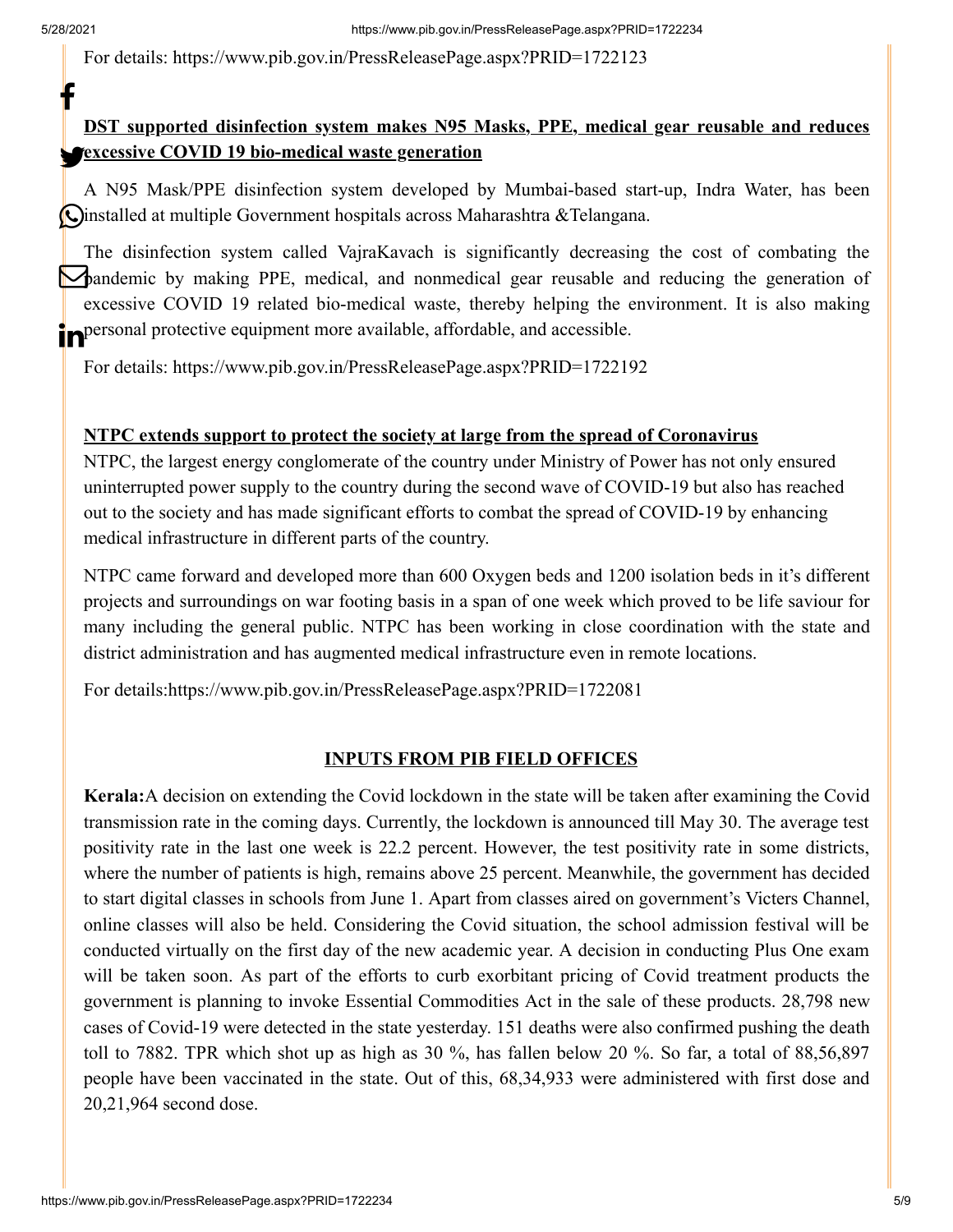In.

#### 5/28/2021 https://www.pib.gov.in/PressReleasePage.aspx?PRID=1722234

**Tamil Nadu:**Chief Minister MK Stalin on Wednesday flagged off 1,400 imported oxygen cylinders and oxygen regulators to 18 districts for Covid-19 treatment. Health Minister M Subramanian has said 286 are affected by black fungus in Tamil Nadu. PMK leader S. Ramadoss has urged the TN government to make vaccination mandatory to avail the benefits of the welfare schemes of the state. Puducherry UT **T**recorded 27 Covid-19 deaths to raise the toll to 1,435 while reporting 1,321 new cases and 1,927 recoveries on Wednesday. The declining graph of new Covid cases in TN continued on Wednesday, with The State reporting 33,764 fresh infections. With the death of 475 people, the fatalities rose to 21,815 and the number of active cases, including cases of isolation is 3,10,224 as per state bulletin. Till date 79,14,277 have been vaccinated across TN, of which 59,40,657 received first dose and 19,73,620  $\sum_{\text{received second dose.}}^{9,14,277}$ f

**Karnataka:** As per the State Government bulletin released for 26-05-2021, New Cases Reported: 26,811; Total Active Cases: 4,09,924; New Covid Deaths: 530; Total Covid Deaths: 26,929. Around 1,27,317 were vaccinated yesterday with a total of 1,25,41,765 have been vaccinated in the state till now. After increasing numbers of fresh Covid-19 cases being reported from rural areas of Karnataka, Chief Minister B S Yediyurappa interacted with select gram panchayats reporting high caseload via video conferencing on Wednesday morning. Bengaluru's civic body, the Bruhat Bengaluru MahanagaraPalike (BBMP) has trained and deployed 11 women marshals across the city on an experimental basis to enforce Covid-19 norms and help out at care centres.

**Andhra Pradesh:**State reported 18,285 new Covid-19 cases after testing 91,120 samples with 99 deaths, while 24,105 got discharged during the last 24 hours. A total of 84,59,763 doses of Covid vaccine have been administered in the state as on yesterday, which include 60,76,647 first doses and 23,83,116 second doses. During the Covid-19 review the Chief Minister directed the officials to ensure allotment of 50 per cent of beds in private hospitals to patients being treated under Aarogyasri scheme. He appreciated the officials for augmenting supply of oxygen in the State, which increased to over 600 MT from 330 MT and suggested the officials to focus on auditing oxygen stocks to streamline its supply further. Meanwhile, the State government, in the wake of covid situation, has decided to postpone tenth class exams from June 7. It informed the High Court that it would review on conducting tenth class examinations in July.

**Telangana:**The State Government has decided to conduct a special Covid vaccination drive from 28th to 30th of this month to inoculate super spreaders/high risk groups like journalists, delivery boys, auto and cab drivers, fair price shop dealers who have more contact with people as part of their duties. Director of State Public Health Dr.Sreenivasa Rao said in two phases of house-to-house Fever Survey conducted by the Health department, it is found that about four lakh people are suffering from Covid-like symptoms in the state and so far 3.16 Lakh of them have been supplied Home Isolation Kits. Meanwhile, as many as 3,762 new Covid cases and 20 fatalities were reported yesterday taking the cumulative number of deaths to 3,189 and the total number of positive cases to 5,63,903. The number of Active Cases in the state now stands at 38,632.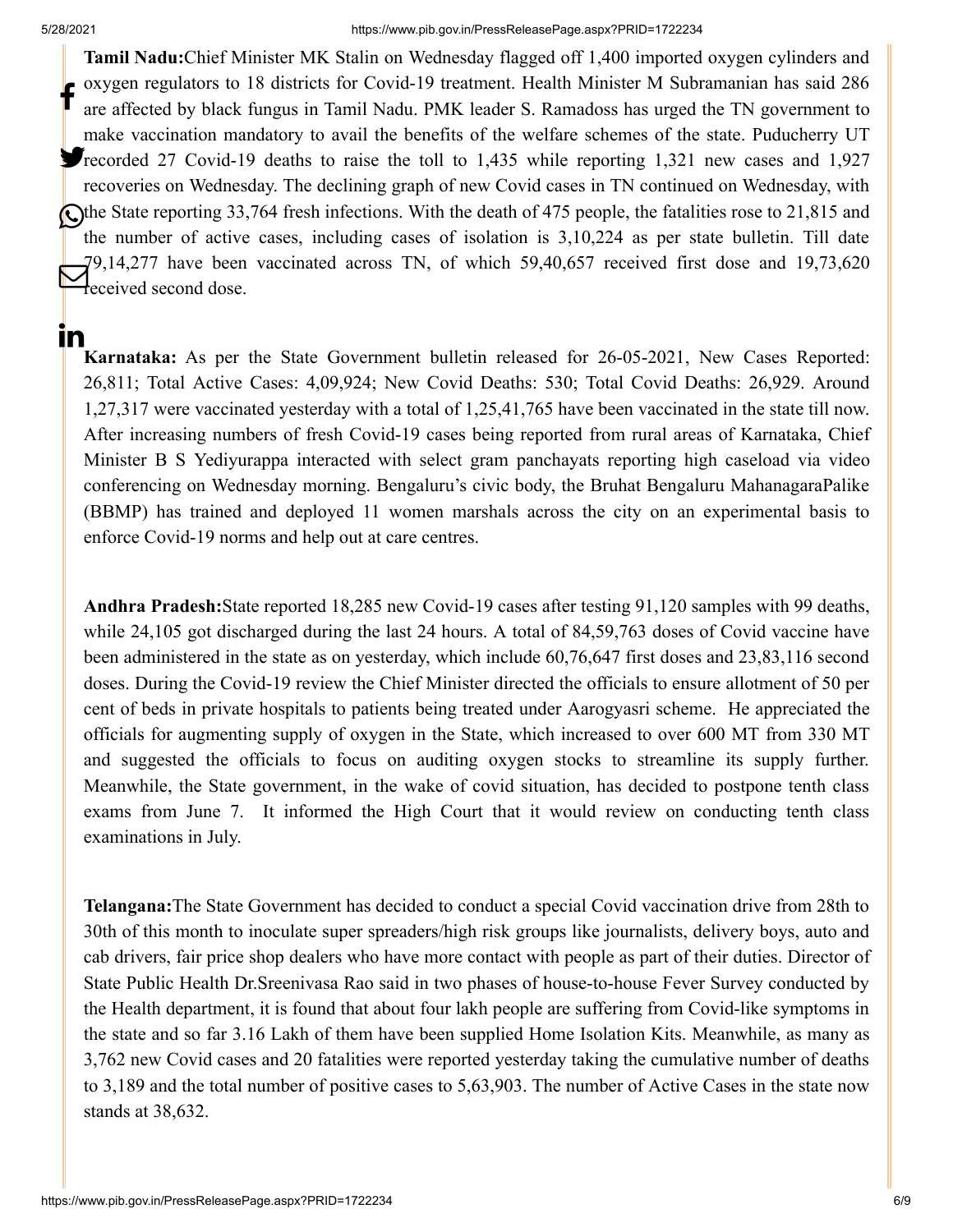#### 5/28/2021 https://www.pib.gov.in/PressReleasePage.aspx?PRID=1722234

**Maharashtra:** In anticipation of the impact on children during the possible third wave of COVID-19, Maharashtra Government has set up a Special Task Force to develop prevention and treatment methods. This Special Task Force will work to protect children from the infection of COVID-19. Besides, it will provide guidance on treatment, facilities and medicines. Senior paediatrician of Hinduja Hospital Dr.SuhasPrabhu will be the chief of this task force.Maharashtra is witnessing a decline in not just Covid-19 cases but deaths, which was on the higher side over the past several days. On Wednesday, the state **O**recorded 24,752 new cases and 453 deaths. f

**Gujarat:** Gujarat government on Wednesday relaxed the night curfew in place by an hour in 36 cities but<br>Hid not change the restrictions which have been clamped during the day as the western state recorded a did not change the restrictions which have been clamped during the day as the western state recorded a significant drop in the new cases of the coronavirus disease (Covid-19). Chief Minister Vijay Rupani **in** made the announcement about the revised curfew timings after a cabinet meeting in Gandhinagar. The chief minister also said the state government is alert about the possibility of a third wave of the coronavirus pandemic and a detailed action plan to deal with it will be announced soon.

**Rajasthan:** The State Government has formed 3 teams to audit the deaths from corona that took place last month in the state. They have been asked to submit the report in 15 days. The teams have been directed to assess the total deaths as well as the deaths that took place due to Covid.

The COVID-19 tally in Rajasthan reached 9,27,746 on Wednesday with 3,886 fresh cases, while 107 more fatalities pushed the death toll to 8,018. Of the fresh positive cases, a maximum of 779 were reported from Jaipur, 340 from Jodhpur and 284 from Alwar.

**Madhya Pradesh**: In Madhya Pradesh, more than one crore Corona vaccine doses have been administered so far to people above 45 years along with those between 18 to 45 years of age. Chief Minister directed that priority groups should also be formed in 18 vaccinations like hand cart owners, hawkers. Parents of young children can also be kept in the priority group.

Madhya Pradesh on Wednesday reported 2,182 fresh coronavirus positive cases while 7,479 patients were discharged and 72 succumbed to the infection, the state health department said. Madhya Pradesh is now left with 43,265 active cases.

**Chhattisgarh**: Chhattisgarh's coronavirus infection count rose to 9,59,544 on Wednesday with the addition of 2,829 cases, while the death toll mounted by 56 to 12,779. The number of recoveries reached 8,93,258 after a total of 997 people were discharged from various hospitals, while 4,100 others completed their home isolation during the day. The number of active cases in the state stands at 53,480.The COVID-19 positivity rate in the state has now declined to 4.7 per cent, which was 26.1 percent on May 1.

**Goa:** The state epidemiologist has said that Goa has crossed the peak of the second wave of Covid-19. The epidemiologist added that there's no place for complacency till cases dip below 200 a day.During the first peak last September, the state touched a peak of 740 cases in a day, but from that point, it took more than a month for the graph to show a substantial descent, and for the daily average of new infections to fall below 200.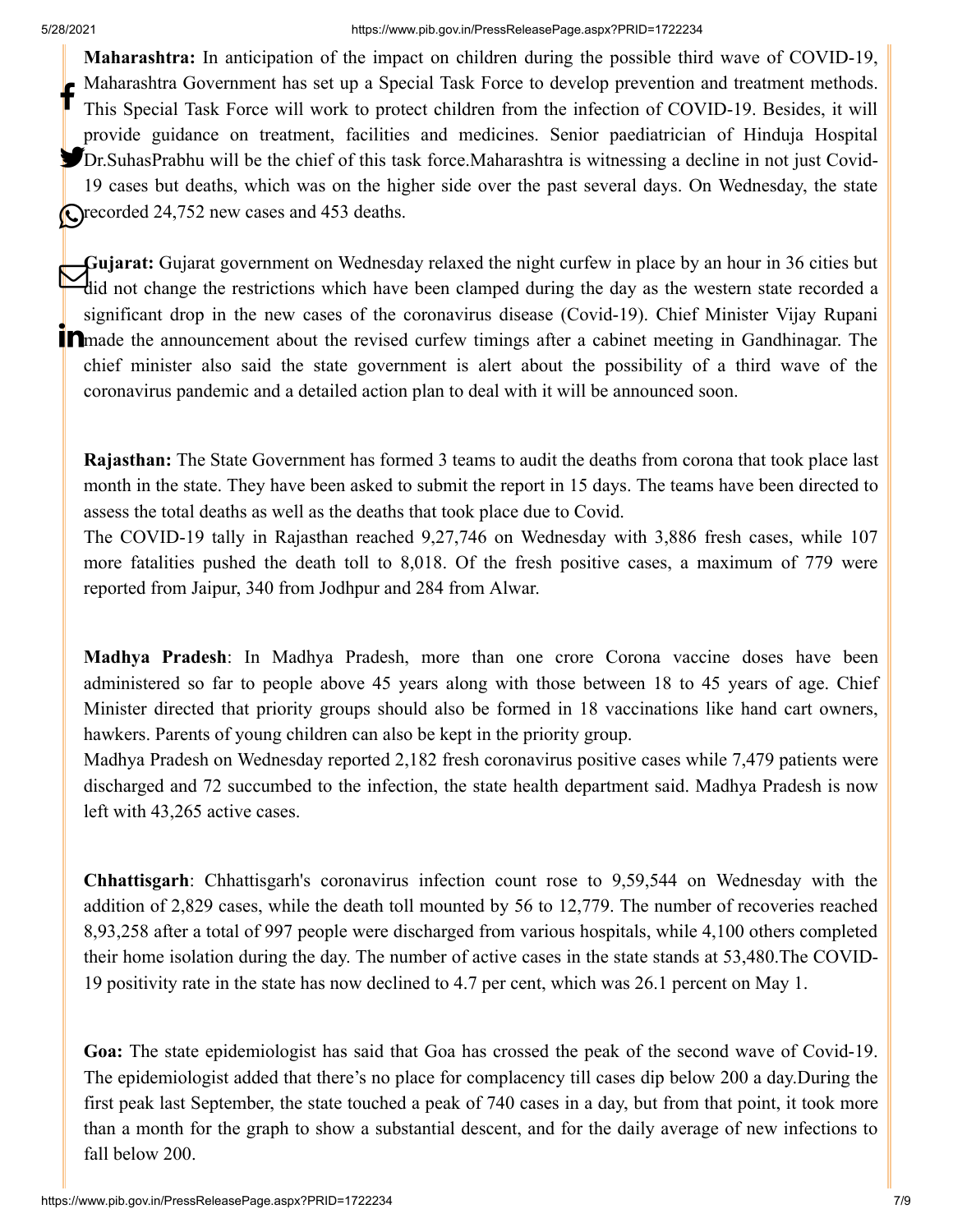**Punjab**: The total number of patients tested Positive is 548231. Number of active cases is 53127. Total  $\mathbb{R}$ Deaths reported is 13642. Total COVID-19 Vaccinated with 1st dose (Healthcare + Frontline Workers) is 870938. Total COVID-19 Vaccinated with 2nd dose (Healthcare + Frontline Workers) is 247533. Total above 45 Vaccinated with 1st dose is 2736806. Total above 45 Vaccinated with 2nd dose is 459657.

**Chandigarh**: Total Lab confirmed COVID-19 cases is 58992. Total number of Active Cases is 4063. Total number of COVID-19 deaths till date is 714.  $\mathbf{\mathbb{O}}$  $\bm{\nabla}$ 

**Haryana**: Total Number of Samples found positive till date is 744602. Total active COVID-19 patients is 34088. Number of deaths is 7735. Cumulative number of people vaccinated till date is 5439215.

**Assam:**The State's COVID positivity dropped below 5 percent , but high daily casualties at 90 remained a concern for the Health Department. A total of 5,699 new cases were detected in 1,16,119 tests done across the state at the positivity rate of 4.91 percent.

The State government has issued a new SOP making it mandatory for a person to undergo COVID test before vaccination. COVID 19 positive persons will not be vaccinated.

**Manipur:** State recorded 847 new cases, 10 deaths in 24 hours.The state government has announced upper limit for treatment of Covid patients in private hospitals. As per an order issued on Wednesday by state health department, the upper limit rate is Rs 3000 per day for general/ isolation bed without O2 support, Rs 5000 per day for general/isolation bed with O2 support, Rs 7000 per day for High Dependency Unit (HDU), Rs 8000 for ICU without ventilator and Rs 10,000 for ICU with ventilator use.So far, 3,55,793 individuals have been vaccinated against Covid-19 with 79,897 jabbed with the second dose.

**Meghalaya:**The active COVID-19 tally has breached the 8,000-mark in Meghalaya with 846 fresh cases reported on Wednesday. The recovery rate has also picked up with the state recording more than 700 recoveries for the second day consecutively. With 10 deaths recorded in the last 24 hours, the tally has now gone up to 512. The state government has cautioned people against sharing/spreading wrong information on COVID-19 and warned of stringent action against any violator under the Epidemic Diseases Act.

**Sikkim:**295 new cases, 241 recoveries and 2 deaths: Sikkim's tally of the confirmed cases of COVID-19 has now reached13,806. On the other hand, the number of recovered cases of COVID-19 in Sikkim stands at 9,933. There are currently 3,422 active cases of coronavirus in the State.